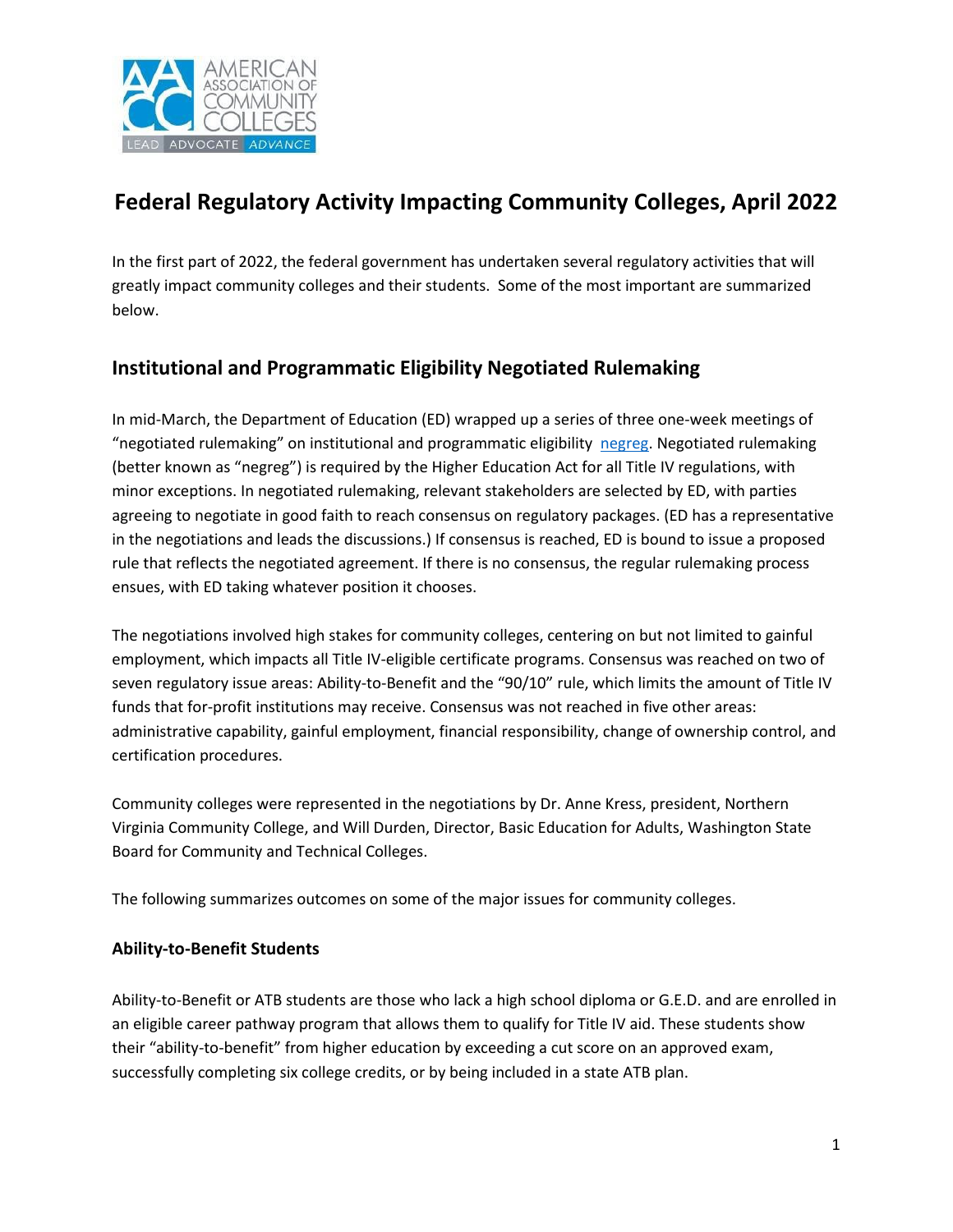Two-year public institutions granted consensus on the ATB regulation, with some reservations, after ED offered an 85% "success rate" standard for students in state ATB plans, in contrast to the 95% originally proposed. This means that ATB students in programs covered by state ATB plans must succeed at 85% of the rate that students with high school diplomas enrolled in the same programs succeed. The success rate encompasses completion, retention, and transfer.

States wishing to develop plans for ATB students enrolled in eligible career pathways programs face some potential complications:

- The draft regulations establish an 85% "success rate" at colleges included under the state's ATB plan. Applying the standard at individual institutions, rather than the state overall, was a change made in the third negotiating session. If 50% or more participating institutions across all states do not meet the success rate in a given year, the Secretary may lower the success rate to no less than 75 percent for two years.
- Colleges initially included in a state plan can have no greater than a 33% withdrawal rate. Community college negotiators did not oppose this. In practice, this "bright line" would not create difficulties, but it nonetheless is an arbitrary standard and policy.
- ED has proposed a 1% of enrollment cap on the number of an institution's (rather than a state's) students who can initially qualify for ATB under the State plan. In the negotiations, ED modified the cap to the greater of 1% or enrollment or 25 students, which may help some institutions.

The Career Pathways model outlined in the regulations is largely focused on providing opportunities for people without a HS diploma or GED, even though this is not the thrust of most career pathways programs. ED's "success rate" formulation compares ATB students to high school graduates enrolled in the same Eligible Career Pathway Programs (ECPPs), which may result in a benchmark rate based on few students.

Under the ECPP regulatory language, all ECPPs must demonstrate "through an agreement, memorandum of understanding, or some other evidence of alignment of postsecondary and adult education providers that ensures the secondary education is aligned with the students' career objectives." This seems to presume that the provider of postsecondary and adult education are different entities, but presumably an integrated program offered by the postsecondary provider – i.e. I-BEST – would meet the "evidence of alignment" requirement.

The language also states that the program should be designed to "lead to a valid high school diploma." It is unclear if and how this requirement is different than or additive to the other requirements in the ECPP definition relating to preparation for a HS diploma.

### **Standards of Administrative Capability**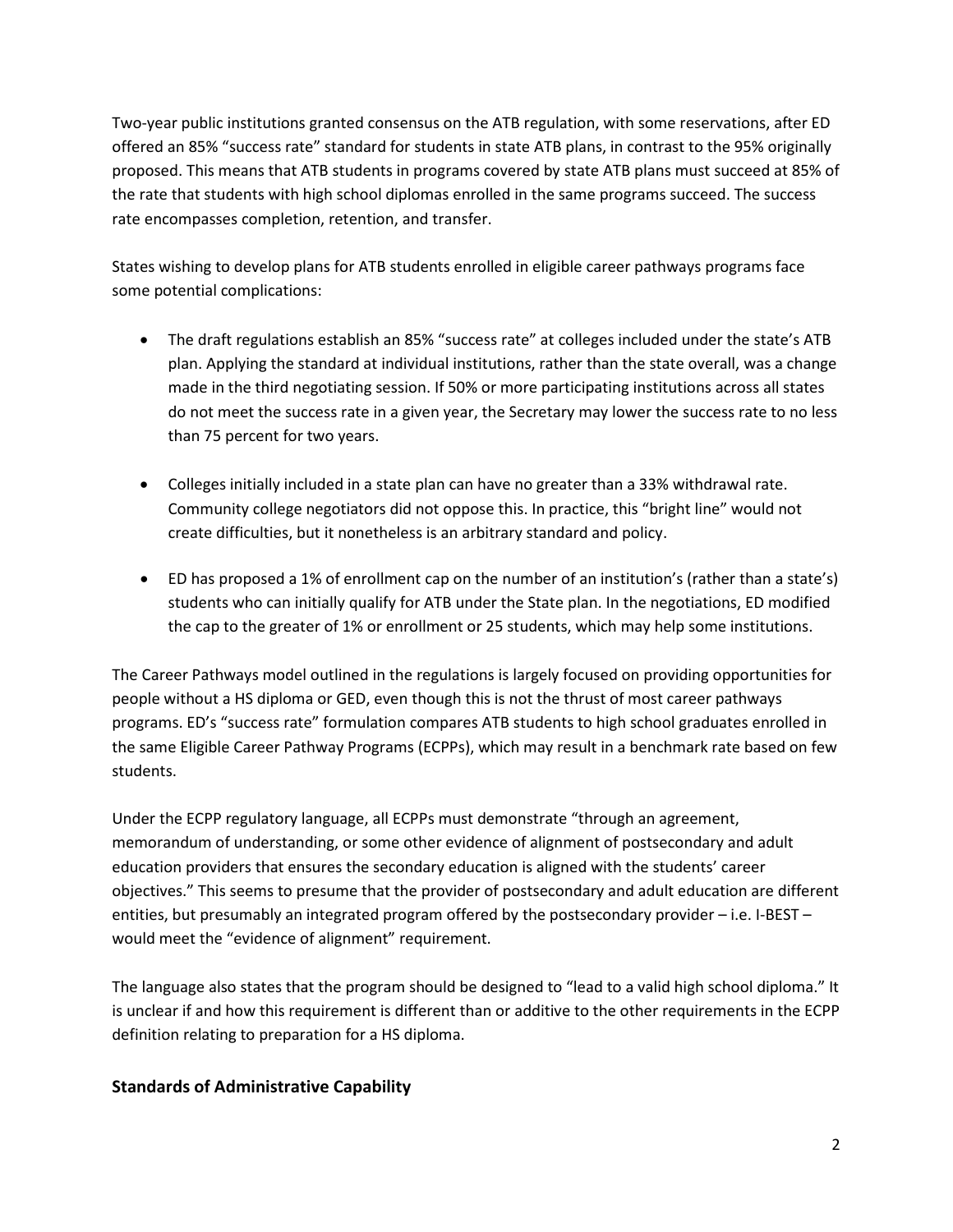The proposed regulations did not elicit consensus and will be subject to the normal Notice of Proposed Rulemaking (NPRM) and public comment process. Community college negotiators did allow consensus, despite concerns over a new requirement that Title IV-participating institutions must provide "adequate career services" for students who receive Title IV aid. This requirement bears no rational relationship to "administrative capability" as outlined in the HEA. While it seems unlikely that community colleges would be denied Title IV eligibility on this basis, it nevertheless represents a new level of involvement by ED in institutional matters.

Furthermore, in making the determination of whether an institution is providing adequate career services, the Secretary is to consider "the share of students enrolled in programs designed to prepare students for gainful employment in a recognized occupation." Because most non-GE programs are also designed to prepare people for a career, singling out GE programs seems punitive to community colleges, who have a much higher percentage of these programs than other public or nonprofit institutions.

Under the regulations, institutions must provide students with accessible clinical or externship opportunities related to and required for completion of the credential or licensure in a recognized occupation within 45 days of the completion of other required coursework. Community college negotiators did not believe that this would present substantial problems for most institutions.

#### **Gainful Employment**

The proposed gainful employment regulations were opposed by all six institutional representatives. AACC's general position in the negotiations was that any new regulations should be substantially similar to those promulgated in 2014 and subsequently rescinded by the Trump administration. The Department did not take this position; and, among non-profit higher education, non-community college groups were much more critical of the regulations than in the two previous iterations.

The regulatory packages were generally not well supported with data and other supporting information by ED, and important questions about how they would be implemented remain. Parts of the regulations of note include:

*Earnings threshold*: The regulation created a new earnings threshold that a GE program's completers' median earnings must exceed. Community colleges believe this is highly problematic, both in its concept – a rigid standard, despite some concessions by ED in the negotiations – and its implementation (among other things, including people who choose not to work after completing a program in the calculation). The threshold proposed by ED is, based on data from the Census Bureau, the median annual earnings for a working adult aged 25-34 with only a high school diploma (or GED) in the State in which the institution is located (or nationally, if fewer than 50 percent of the students at the institution are located in the State where the institution is located).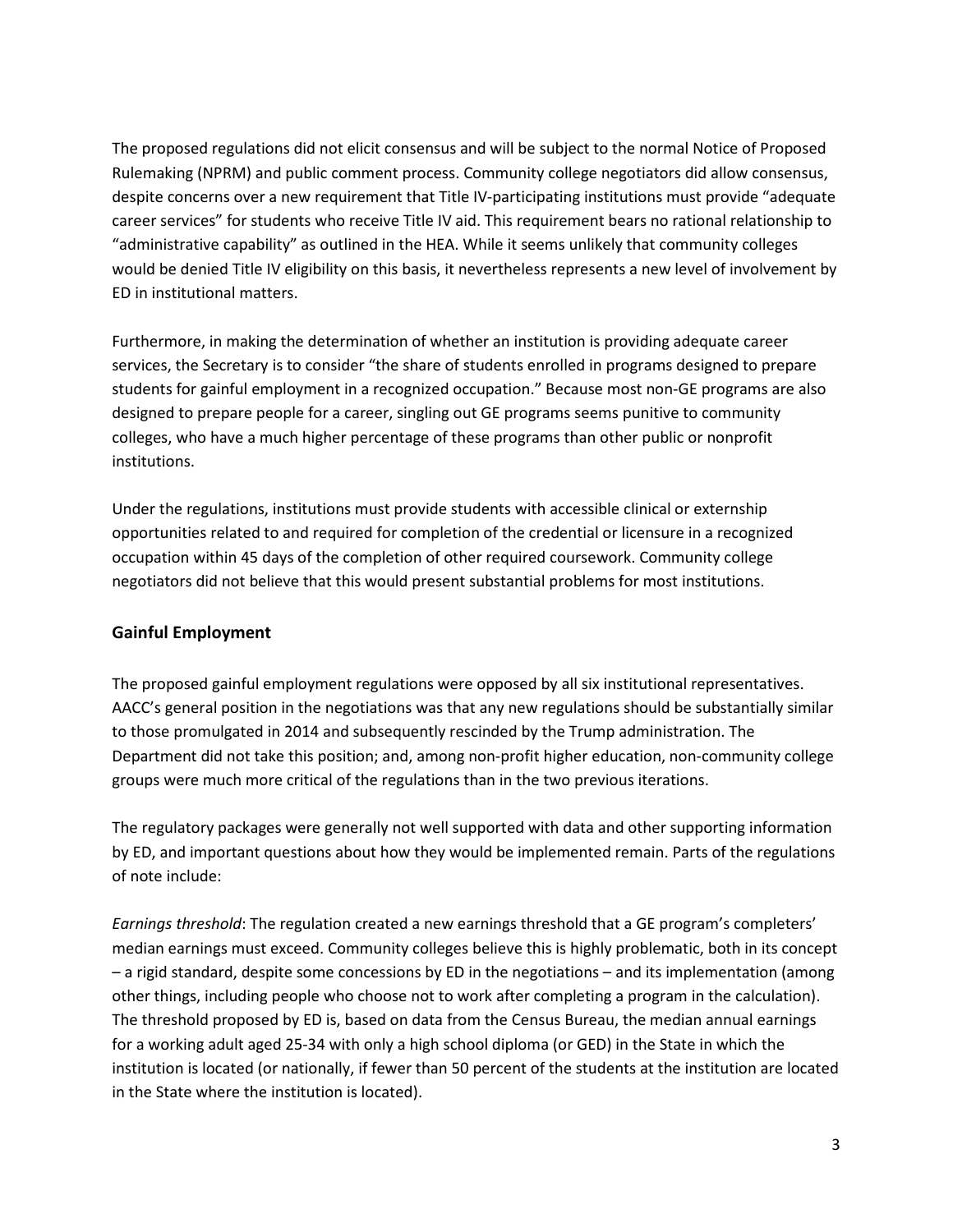*Definition of GE program*: A four-digit CIP code is used to classify programs, as opposed to the six-digit code used previously. This will provide a less accurate analysis of program outcomes, though there will be bigger cohort sizes. (Presumably the reason why ED took this approach.)

*Small program rates*: Programs that have fewer than 30 completers, and therefore do not receive their own earnings rates, are lumped together with other such programs and given aggregate debt-toearnings ratios (D/E) and earnings threshold calculations – thus blending the outcomes of wildly disparate programs. Conceptually, this is a big problem, though it is not possible to know how much it will impact institutional eligibility. A failing small program rate doesn't affect the eligibility of the individual programs, but ED may consider the rate in granting institutional certification.

*Metrics:* AACC has not taken positions on the proposed D/E metrics themselves, largely because under the previous regulations almost no community college programs were negatively impacted. That said, while there are similarities to the 2014 regulations, these regulations are different, both in the standards themselves (elimination of the "Zone") and in the processes used to calculate the rates, which give institutions less ability to intervene to make sure that they are correct.

*Reporting:* The reporting requirements do not reflect the basic problem with GE and community college course-taking patterns – it is quite common for students to enroll in a *degree* program but ultimately receive a *certificate* from a GE program, or they enter one certificate program and receive a certificate from another. This enrollment pattern creates substantial administrative complications for institutions.

Also, colleges are required to cite a particular date of withdrawal, and this can be difficult to identify. There is no evident reason why the date of withdrawal is necessary. The date of completion is generally more straightforward.

The retroactive data gathering that will be necessary to provide information to calculate the current GE cohorts will present substantial administrative burdens for community colleges. Institutions will be asked to retrieve data for GE reporting from cohorts beginning seven years previously. This will enable ED to apply the GE metrics immediately. Institutions are also being asked to provide some data on noncompleters that would only be used if the Secretary decided to include it in the disclosure website. This is a significant administrative burden that has the sole purpose of providing information of dubious value to prospective students.

The final draft regulations include language stating that "for any award year, if an institution fails to provide all or some of the information required under paragraph (a) of this section [relating to GE reporting compliance], the institution must provide to the Secretary an explanation, acceptable to the Secretary, of why the institution failed to comply with any of the reporting requirements." AACC welcomed this language and asked that it be enhanced in the final draft, to no avail. Therefore, the benefit of this language is unclear.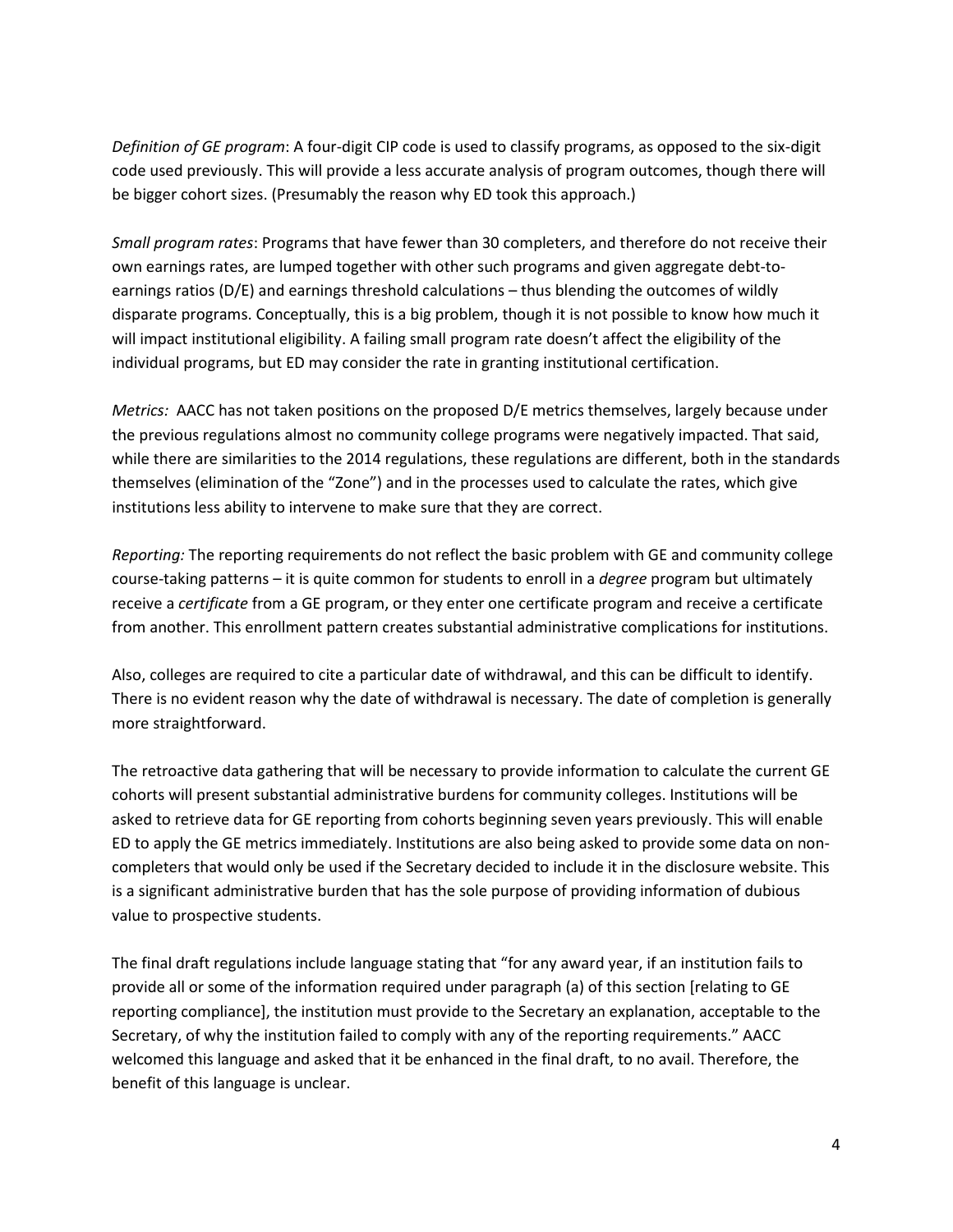*New disclosure website*: The GE regulations would establish a new disclosure website for all Title IV programs, not just GE programs. The regulation lists certain data that "may" be included on this website but leaves to ED's discretion which of them will be required. This leaves its impact ambiguous. However, if implemented as envisioned, it marks a significant change in regulatory policy.

*Certification procedures – Supplementary performance measures*: Within the context of the GE regulations, ED is reserving the right to reject institutional certification based on withdrawal rates, D/E rates, earnings threshold measure, small program rates, education spending, job placement rates, and licensure pass rates.

### **Certification Procedures**

Community college negotiators did not grant consensus on proposed certification procedures regulations because ED continues to propose capping Title IV eligibility for students in GE programs (but not for other programs) that prepare students for a recognized occupation to the *lesser* of: the state standard for program length; or, if at least half the states license the occupation, the national median of the minimum number of hours of training required. Community colleges strongly oppose this federal overlay on state policy. Additionally, there is no logical reason why this regulatory policy shouldn't apply to all programs, rather than only GE programs.

For an institution to be certified, it must ensure that it "complies with all State consumer protection laws, including both generally applicable State laws and those specific to educational institutions, except where State requirements for obtaining authorization are inapplicable pursuant to a State authorization reciprocity agreement." This means that institutions can continue to receive approval to operate in multiple states through a single application and fee, but they will have to comply with each state's consumer protection laws, rather than the single set of NC-SARA's consumer protection requirements agreed upon by the participating states. This could disrupt the present NC-SARA arrangements.

The regulatory language adds to the required academic program information that an institution must make readily available to enrolled and prospective students. Specifically, institutions must provide a list of all states where it operates an education program designed or advertised to meet educational requirements for a particular professional license or certification necessary for employment in a given occupation. As a part of that list, institutions must indicate in which states the program does and does not meet such requirements. At minimum this could be immensely difficult, and in some cases impossible.

# **New Pell Grant Eligibility for Incarcerated Students**

The second pandemic relief belief bill passed by Congress, known as "CRRSSA," established Pell Grant eligibility for incarcerated individuals for the award year beginning July 1, 2023. ED officials have stated that the law will be implemented on time. The reinstatement of the eligibility that was eliminated in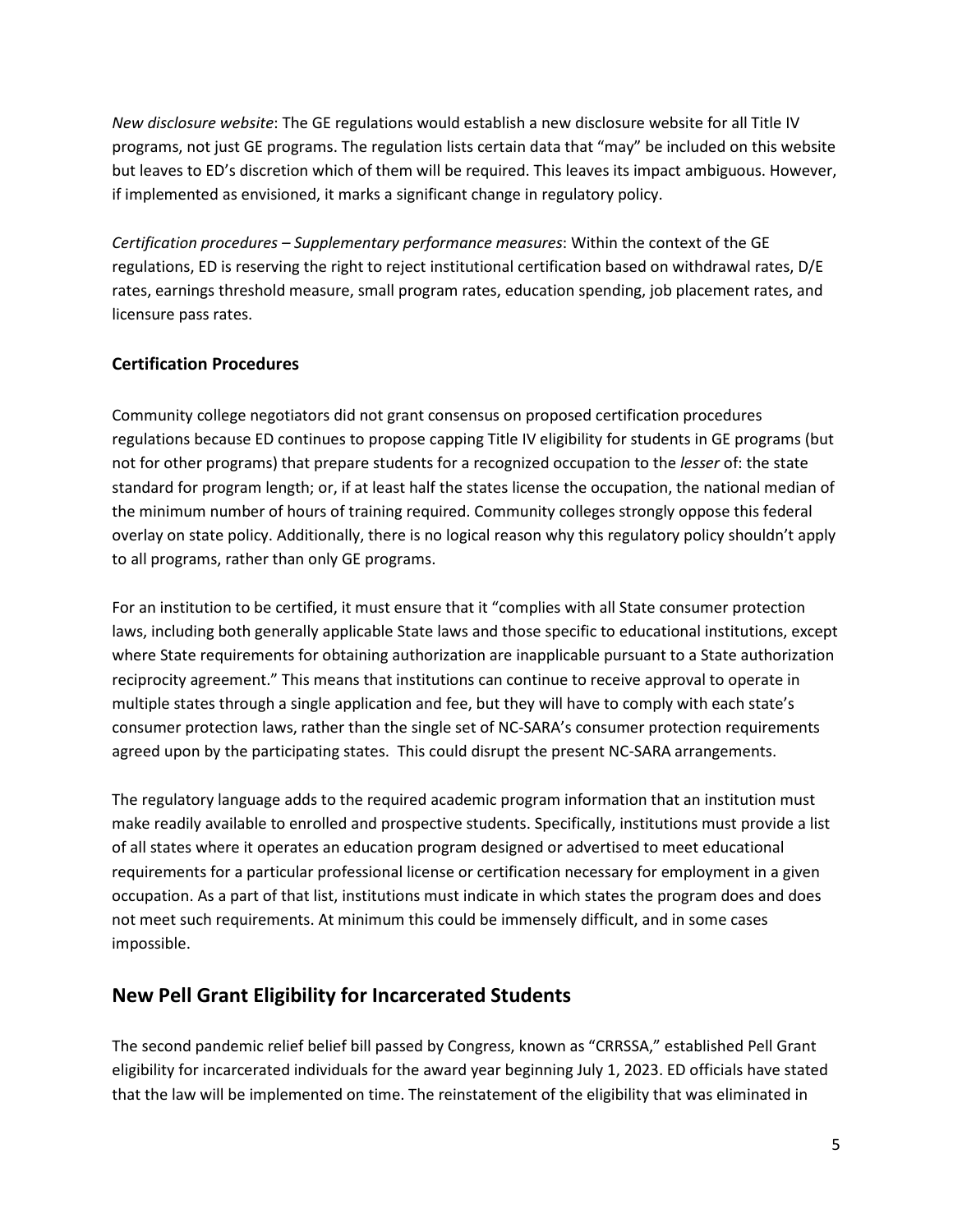1994 was something of a political miracle, resulting from years of steady advocacy and a sudden shift in perceptions of the criminal justice system.

The new eligibility should help community colleges substantially bolster this key aspect of their mission. Even without Pell support, many institutions had been able to develop substantial prison education programs, relying on state, private, and other sources of support. Community colleges accounted for slightly more than two-thirds of all the "Second Chance" Pell Grant eligibility experimental sties established during the Obama Administration and continued under President Trump.

As with all Title IV regulations, the Second Chance Pell Grant rules were subject to negotiated rulemaking. A subcommittee focusing on this topic convened twice, in October and November of 2021, as part of an Affordability and Student Loans Subcommittee and reached consensus on draft regulations PEP - [Consensus Language \(ed.gov\).](https://www2.ed.gov/policy/highered/reg/hearulemaking/2021/concenlang.pdf) Two-year institutions had a seat on this subcommittee, though that person was not nominated by AACC and did not have contact with the association during negotiations.

ED will soon issue a formal notice of proposed rulemaking that tracks the agreed-to regulations. There are two issues in the forthcoming regulations that have drawn AACC's attention.

First, accrediting agencies will have one year to perform a site visit at the corrections institutions designated as one of the first two "additional locations" where a college initiates prison education programs. The accrediting community has expressed its reservations about this requirement, which was not required by the statute.

Second and more importantly, the regulations state that the "oversight entity," i.e., a state or other corrections agency that approves prison education programs, must determine that a prison education program is operating in the "best interests" of students based on an "an assessment" of the criteria listed below. Critically, this "must" requirement was established through the negotiated rulemaking process, when the statute only says that they "may" take these factors into account. These standards are of a "bright line" nature not imposed anywhere else in the Higher Education Act:

- "whether the rate of confined or incarcerated individuals continuing their education postrelease, as determined by the percentage of students who reenroll in higher education reported by the Department of Education, meets thresholds established by the oversight entity with input from relevant stakeholders;"
- "whether job placement rates in the relevant field for such individuals meet any applicable standards required by the accrediting agency of the institution or program or a State in which the institution is authorized. If no job placement rate standard applies to prison education programs offered by the institution, the oversight entity must define, and the institution must report, a job placement rate, with input from relevant stakeholders;"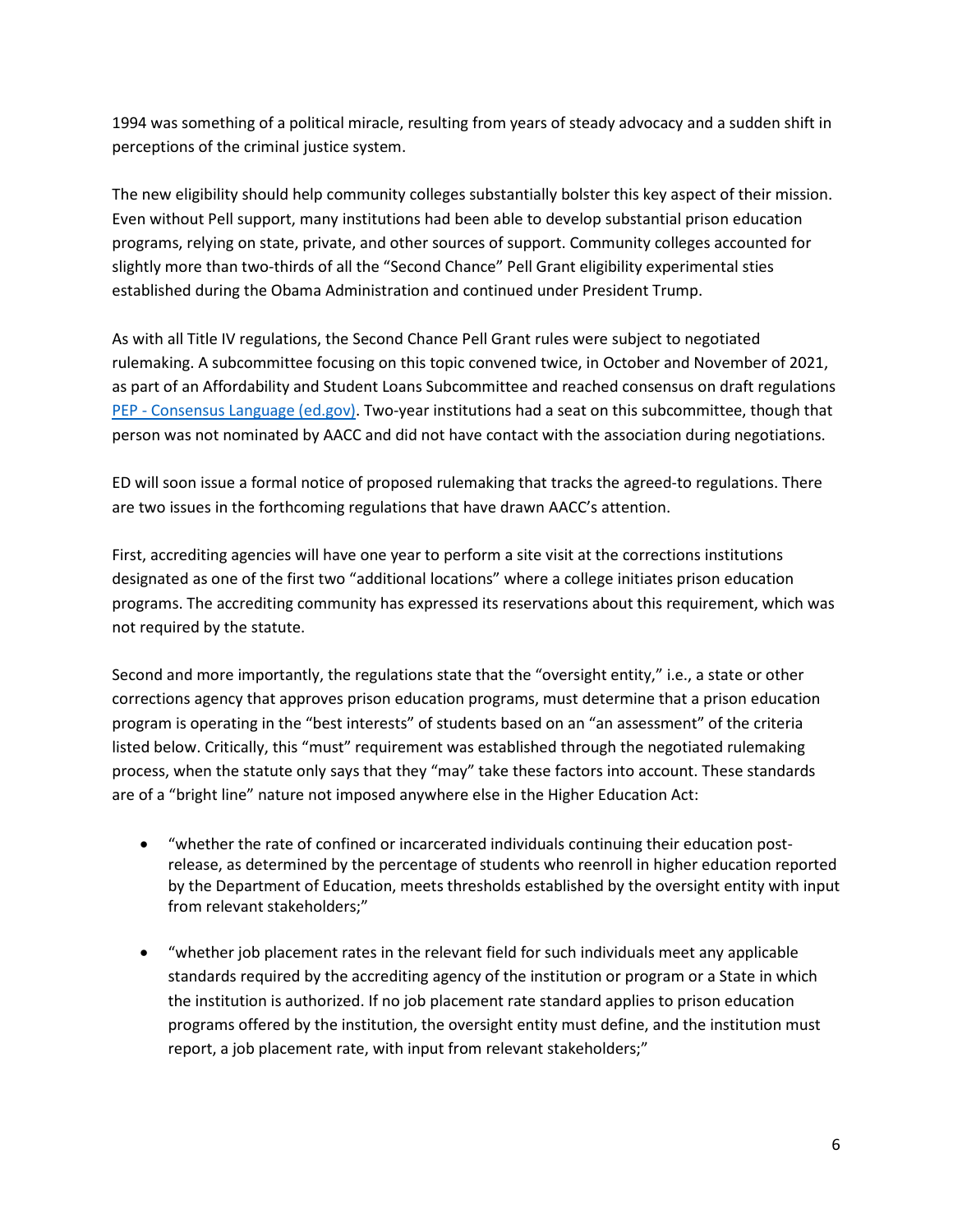- "whether the earnings for such individuals, or the median earnings for graduates of the same or similar programs at the institution, as measured by the Department of Education, exceed those of a typical high school graduate in the state;"
- "whether the experience, credentials, and rates of turnover or departure of instructors for a prison education program are substantially similar to other programs at the institution, accounting for the unique geographic and other constraints of prison education programs;"
- "whether the transferability of credits for courses available to confined or incarcerated individuals and the applicability of such credits toward related degree or certificate programs is substantially similar to those at other similar programs at the institution, accounting for the unique geographic and other constraints of prison education programs;"
- "whether the prison education program's offering of relevant academic and career advising services to participating confined or incarcerated individuals while they are confined or incarcerated, in advance of reentry, and upon release, is substantially similar to offerings to a student who is not a confined or incarcerated individual and who is enrolled in, and may be preparing to transfer from, the same institution, accounting for the unique geographic and other constraints of prison education programs;"
- "whether the institution ensures that all formerly incarcerated students are able to fully transfer their credits and continue their programs at any location of the institution that offers a comparable program, including by the same mode of instruction, barring exceptional circumstances surrounding the student's conviction;" and
- "whether the rates of completion reported by the Department of Education, which does not include any students who were transferred across facilities and which accounts for the status of part-time students, meet thresholds set by the oversight entity with input from relevant stakeholders."

The oversight may include an assessment of all the following:

- "whether the rates of recidivism, which do not include any recidivism by the student within a reasonable number of years of release and which only include new felony convictions as defined by United States Sentencing Guideline § 4A1.1(a) as 'each sentence of imprisonment exceeding one year and one month,' meet thresholds set by the oversight entity;" and
- "other indicators pertinent to program success as determined by the oversight entity."

Depending on how they are interpreted by corrections agencies and the activity of a variety of other parties, including ED, the looming regulatory requirements on "oversight entities" could have a sharply negative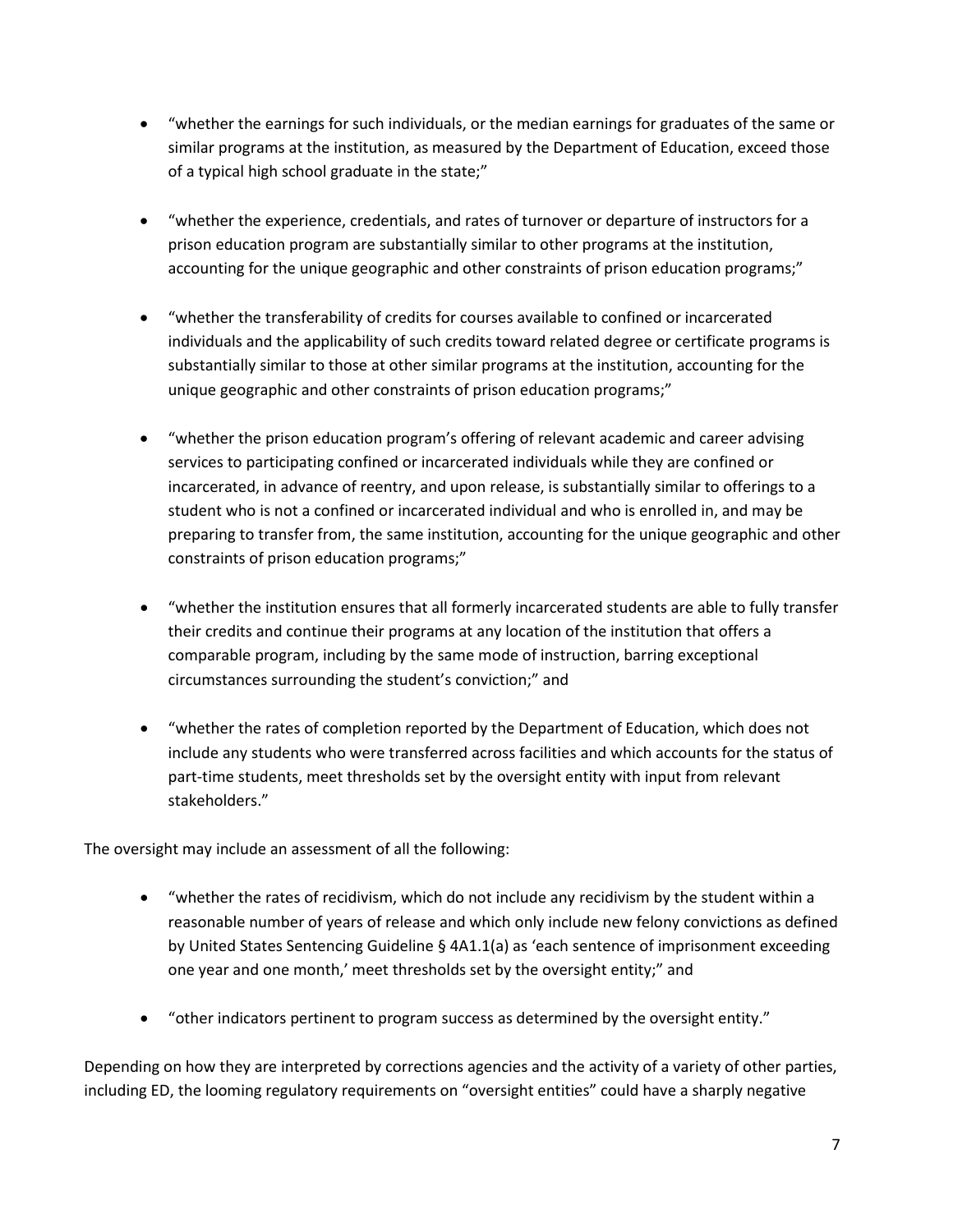effect on the establishment or expansion of prison education programs. In the rulemaking process, AACC will strongly assert that corrections agencies should not be required to use numerical outcomes or other standards in determining whether a program acts in the "best interest" of students, because this is not required by the law itself. AACC will work to ensure that other organizations make similar comments.

# **Fair Labor Standards Act – Modifications to Overtime Rules**

The Biden Administration has begun a formal review of the Fair Labor Standards Act's (FLSA) annual earnings overtime threshold. Employees paid below this amount cannot be classified as doing "executive, administrative, and professional" work, and therefore must be paid on an hourly basis with overtime. Faculty are exempt from regular overtime and minimum wage laws.

The Obama Administration did a similar review in 2014, ultimately increasing the previous standard of \$23,660 annually to \$47,660, with inflationary increases every three years. However, that policy was later revoked by court order. The Trump Administration then established the exemption floor of \$35,568 that is now in effect. The Biden Administration is expected to propose a floor greater than the Obama Administration's initial plan of \$50,440, well above the current level.

The Obama Administration's nullified minimum exemption policy of \$47,660 in annual salary would have substantially increased costs and required other staffing changes at many community colleges. Differences in regional cost-of-living and related compensation obviously played a role in its impact. Clearly, however, many colleges would have been forced to re-classify certain employees as non-exempt, or possibly change job responsibilities and attendant salaries. A "ripple effect" was also anticipated, in which employees not directly impacted by the change nonetheless would have likely had their salaries adjusted. By virtue of putting on the table a higher threshold than President Obama proposed, the Biden Administration's proposals may create an even more acute situation.

AACC raised the sector's perspectives on March 29 with representatives from the Department of Labor on this issue at a formal "listening session." AACC has also formally gone on record with the Department of Labor on potential changes.

While the Biden Administration continues to listen carefully to community colleges, broad forces with great influence with the Administration are pushing for a significant increase in the exemption cap. AACC will represent the sector in the ongoing activity, but campus voices will also be necessary to secure a satisfactory outcome.

DOL is holding a series of listening sessions to hear views on possible revisions to the regulations. The Department will hold five regional sessions to hear from regional, state, and local employers and employer representatives.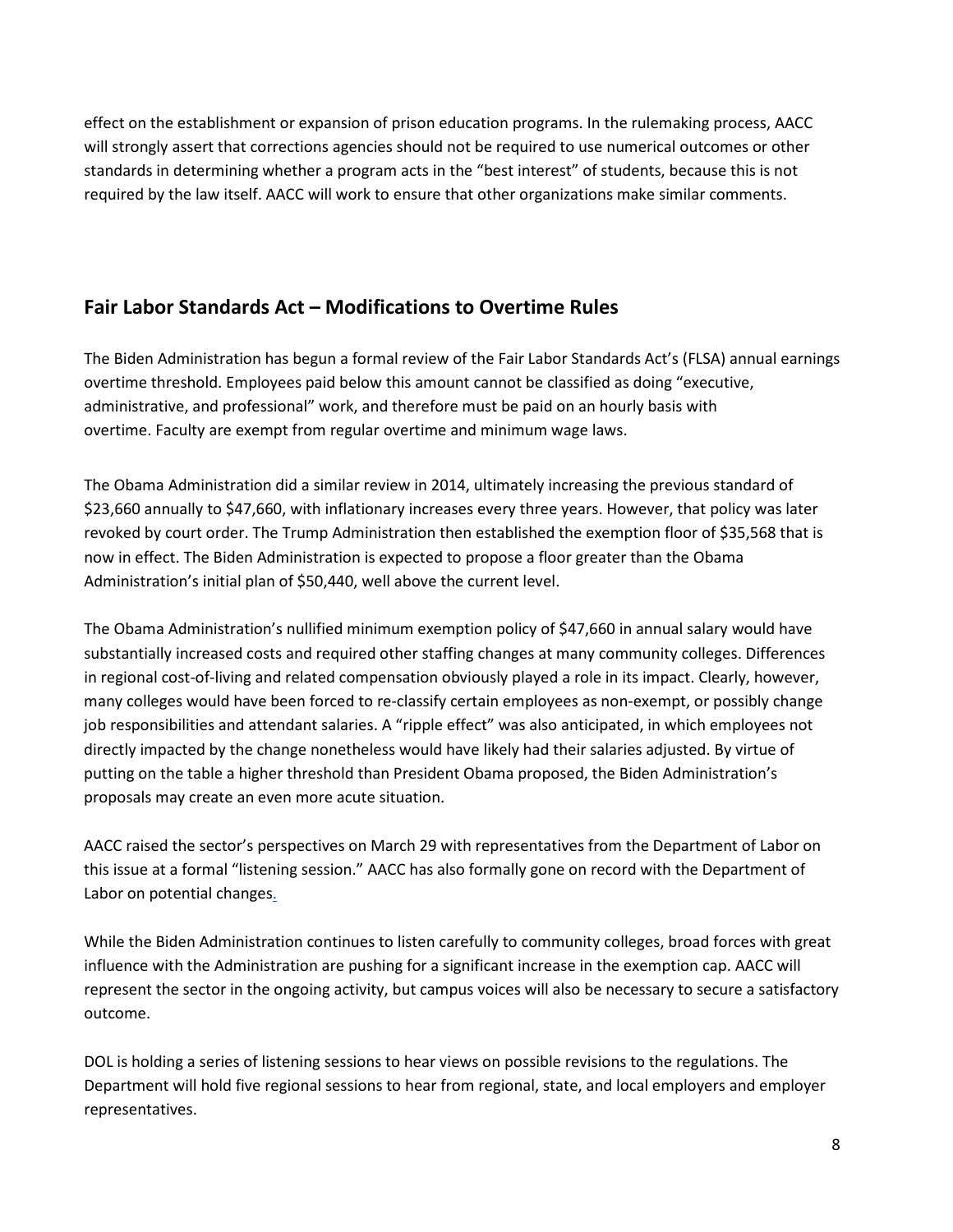AACC encourages its members to participate in the appropriate regional listening sessions. DOL is seeking input on issues such as:

- the appropriate salary level above which the exemptions for bona fide executive, administrative, and professional employees may apply;
- the costs and benefits of increasing the salary level to employers and employees, including increasing wages and reducing litigation costs;
- the best methodology for updating the salary level, and the appropriate frequency of updates;
- whether other changes to the overtime regulations are warranted.

Below is the regional breakdown and registration links to each of the sessions:

- **Northeast [Employer Regional Overtime Listening Session](https://gcc02.safelinks.protection.outlook.com/?url=https%3A%2F%2Fwww.eventbrite.com%2Fe%2Fovertime-listening-session-northeast-employers-registration-309911943967&data=04%7C01%7COnwubiko.Udochi%40dol.gov%7Ca9688b91b4ab428c254a08da1736ec08%7C75a6305472044e0c9126adab971d4aca%7C0%7C0%7C637847821906983732%7CUnknown%7CTWFpbGZsb3d8eyJWIjoiMC4wLjAwMDAiLCJQIjoiV2luMzIiLCJBTiI6Ik1haWwiLCJXVCI6Mn0%3D%7C3000&sdata=doco8tzY4gwFTQkEEI%2Fk%2FztGA7VAxR98hxu4d%2BJKqkI%3D&reserved=0) When:** Friday, May 13, 3:30 PM - 4:30 PM ET **Northeast Region:** *Connecticut, Delaware, District of Columbia, Maine, Maryland, Massachusetts, New Hampshire, New Jersey, New York, Pennsylvania, Puerto Rico, Rhode Island, Vermont, Virgin Islands, Virginia and West Virginia*
- **[Southeast Employer Regional Overtime Listening Session](https://gcc02.safelinks.protection.outlook.com/?url=https%3A%2F%2Fwww.eventbrite.com%2Fe%2Fovertime-listening-session-southeast-employers-registration-313358974127&data=04%7C01%7COnwubiko.Udochi%40dol.gov%7Ca9688b91b4ab428c254a08da1736ec08%7C75a6305472044e0c9126adab971d4aca%7C0%7C0%7C637847821906983732%7CUnknown%7CTWFpbGZsb3d8eyJWIjoiMC4wLjAwMDAiLCJQIjoiV2luMzIiLCJBTiI6Ik1haWwiLCJXVCI6Mn0%3D%7C3000&sdata=8yNi5V%2BMrFYHTgpZL5H%2FEvO1SdC9j2zfv3s4jJv11Yg%3D&reserved=0) When:** Tuesday, May 17, 2:00 PM - 3:00 PM ET **Southeast Region:** *Alabama, Florida, Georgia, Kentucky, Mississippi, North Carolina, South Carolina and Tennessee*
- **Midwest [Employer Regional Overtime Listening Session](https://gcc02.safelinks.protection.outlook.com/?url=https%3A%2F%2Fwww.eventbrite.com%2Fe%2Fovertime-listening-session-midwest-employers-registration-313684919037&data=04%7C01%7COnwubiko.Udochi%40dol.gov%7Ca9688b91b4ab428c254a08da1736ec08%7C75a6305472044e0c9126adab971d4aca%7C0%7C0%7C637847821906983732%7CUnknown%7CTWFpbGZsb3d8eyJWIjoiMC4wLjAwMDAiLCJQIjoiV2luMzIiLCJBTiI6Ik1haWwiLCJXVCI6Mn0%3D%7C3000&sdata=Nh19X5cS2lZLRZ%2BaKFopmksv9dw5aWj%2BNHA95CDeQVQ%3D&reserved=0) When:** Friday, May 20, 2:30 PM – 3:30 PM CT (3:30 PM - 4:30 PM ET) **Midwest Region:** *Illinois, Indiana, Iowa, Kansas, Michigan, Minnesota, Missouri, Nebraska, Ohio and Wisconsin*
- **Southwest [Employer Regional Overtime Listening Session](https://gcc02.safelinks.protection.outlook.com/?url=https%3A%2F%2Fwww.eventbrite.com%2Fe%2Fovertime-listening-session-southwest-employers-registration-313685400477&data=04%7C01%7COnwubiko.Udochi%40dol.gov%7Ca9688b91b4ab428c254a08da1736ec08%7C75a6305472044e0c9126adab971d4aca%7C0%7C0%7C637847821906983732%7CUnknown%7CTWFpbGZsb3d8eyJWIjoiMC4wLjAwMDAiLCJQIjoiV2luMzIiLCJBTiI6Ik1haWwiLCJXVCI6Mn0%3D%7C3000&sdata=seQ2%2BQKveH%2BwGIWqEuWhioueXGqN9PkzB%2BfL91OhOiA%3D&reserved=0) When:** Friday, May 27, 2:00 PM – 3:00 PM CT (3:00 PM - 4:00 PM ET) **Southwest Region:** *Arkansas, Colorado, Louisiana, Montana, New Mexico, North Dakota, Oklahoma, South Dakota, Texas, Utah and Wyoming*
- **West [Employer Regional Overtime Listening Session](https://gcc02.safelinks.protection.outlook.com/?url=https%3A%2F%2Fwww.eventbrite.com%2Fe%2Fovertime-listening-session-west-employers-registration-313685962157&data=04%7C01%7COnwubiko.Udochi%40dol.gov%7Ca9688b91b4ab428c254a08da1736ec08%7C75a6305472044e0c9126adab971d4aca%7C0%7C0%7C637847821906983732%7CUnknown%7CTWFpbGZsb3d8eyJWIjoiMC4wLjAwMDAiLCJQIjoiV2luMzIiLCJBTiI6Ik1haWwiLCJXVCI6Mn0%3D%7C3000&sdata=%2FB%2F9f9%2BfZ4dfw04tfElo81aIaHEqDtdzosB6ISKmCZc%3D&reserved=0) When:** Friday, June 3, 12:30 PM – 1:30 PM PT (3:30 PM - 4:30 PM ET) **West Region:** *Alaska, American Samoa, Arizona, Commonwealth of the Northern Marina Islands, California, Guam, Hawaii, Idaho, Nevada, Oregon, and Washington*

Please email [OTSessionInquiries@dol.gov](mailto:OTSessionInquiries@dol.gov) with any questions.

### **Mandatory Federal Campus Climate Survey**

The sweeping FY 2022 appropriations bill enacted in March included a reauthorization of the Violence Against Women Act (VAWA). The VAWA reauthorization included a requirement [VAWAsurvey](https://www.congress.gov/bill/117th-congress/senate-bill/3623/text#toc-id11667FB8DD10477DBFC55689D32B072A) that